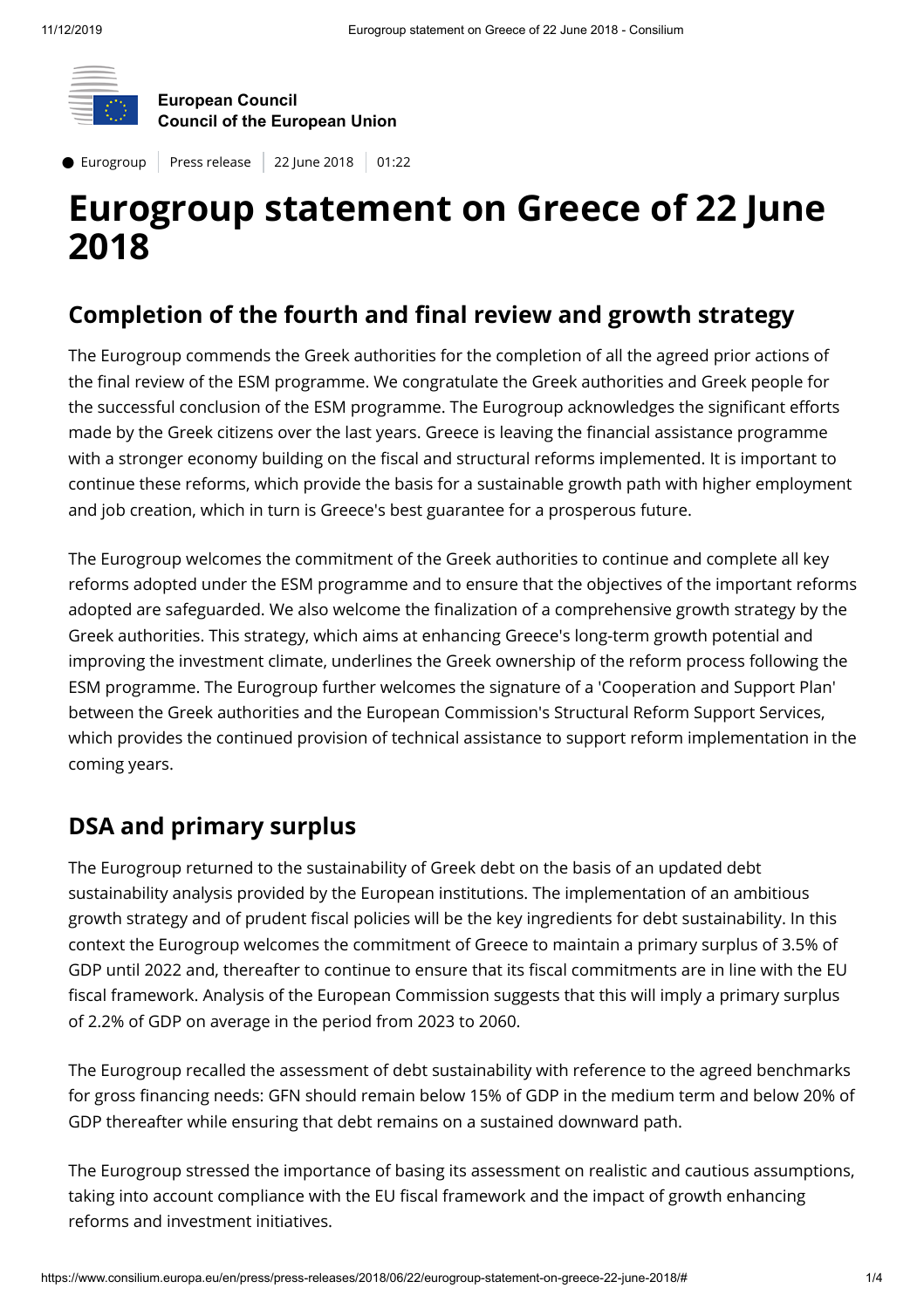#### 11/12/2019 Eurogroup statement on Greece of 22 June 2018 - Consilium

The Eurogroup agreed to implement, in addition to the short-term debt measures already in place, the following medium-and long-term debt measures in order to ensure that the agreed GFN objectives are respected also under cautious assumptions.

For the medium term, this includes the following upfront measures:

- The abolition of the step-up interest rate margin related to the debt buy-back tranche of the 2nd Greek programme as of 2018.
- The use of 2014 SMP profits from the ESM segregated account and the restoration of the transfer of ANFA and SMP income equivalent amounts to Greece (as of budget year 2017). The available income equivalent amounts will be transferred to Greece in equal amounts on a semi-annual basis in December and June, starting in 2018 until June 2022, via the ESM segregated account and will be used to reduce gross financing needs or to finance other agreed investments.

The two measures mentioned above are subject to compliance with policy commitments and monitoring, as outlined below.

A further deferral of EFSF interest and amortization by 10 years and an extension of the maximum weighted average maturity (WAM) by 10 years, respecting the programme authorized amount.

We agreed that based on a debt sustainability analysis to be provided by the European institutions, the Eurogroup will review at the end of the EFSF grace period in 2032, whether additional debt measures are needed to ensure the respect of the agreed GFN targets, provided that the EU fiscal framework is respected, and take appropriate actions, if needed*.* The Eurogroup will take into account a positive assessment in the post programme surveillance, particularly in the fiscal area and economic reform policies.

In this context, for the long term, the Eurogroup also recalled the May 2016 agreement on a contingency mechanism on debt which could be activated in the case of an unexpectedly more adverse scenario. If activated by the Eurogroup, it could entail measures such as a further re-profiling and capping and deferral of interest payments of the EFSF to the extent needed to meet the GFN benchmarks defined above.

#### **Post programme surveillance framework**

The Eurogroup stressed that debt relief measures should include incentives to ensure a strong and continuous implementation by Greece of the reform measures agreed in the programme. To ensure the market credibility of the package of debt measures, we agreed that policy commitments related to the programme will be linked to the return of SMP-ANFA income equivalent amounts as well as to the abolition of the step-up interest rate margin up to 2022. In this context, the Greek authorities have made specific policy commitments, as set out in the annex, to complete key structural reforms initiated under the ESM programme (including commitments to complete actions whose implementation is not fully in the hands of government) against agreed deadlines and made a general commitment to continue the implementation of all key reforms adopted under the ESM programme.

The Eurogroup welcomes the intention of the European Commission to activate the Enhanced Surveillance procedure in the coming weeks and also the support for this approach by the Greek authorities. The quarterly reports under Enhanced Surveillance will enable closer monitoring of the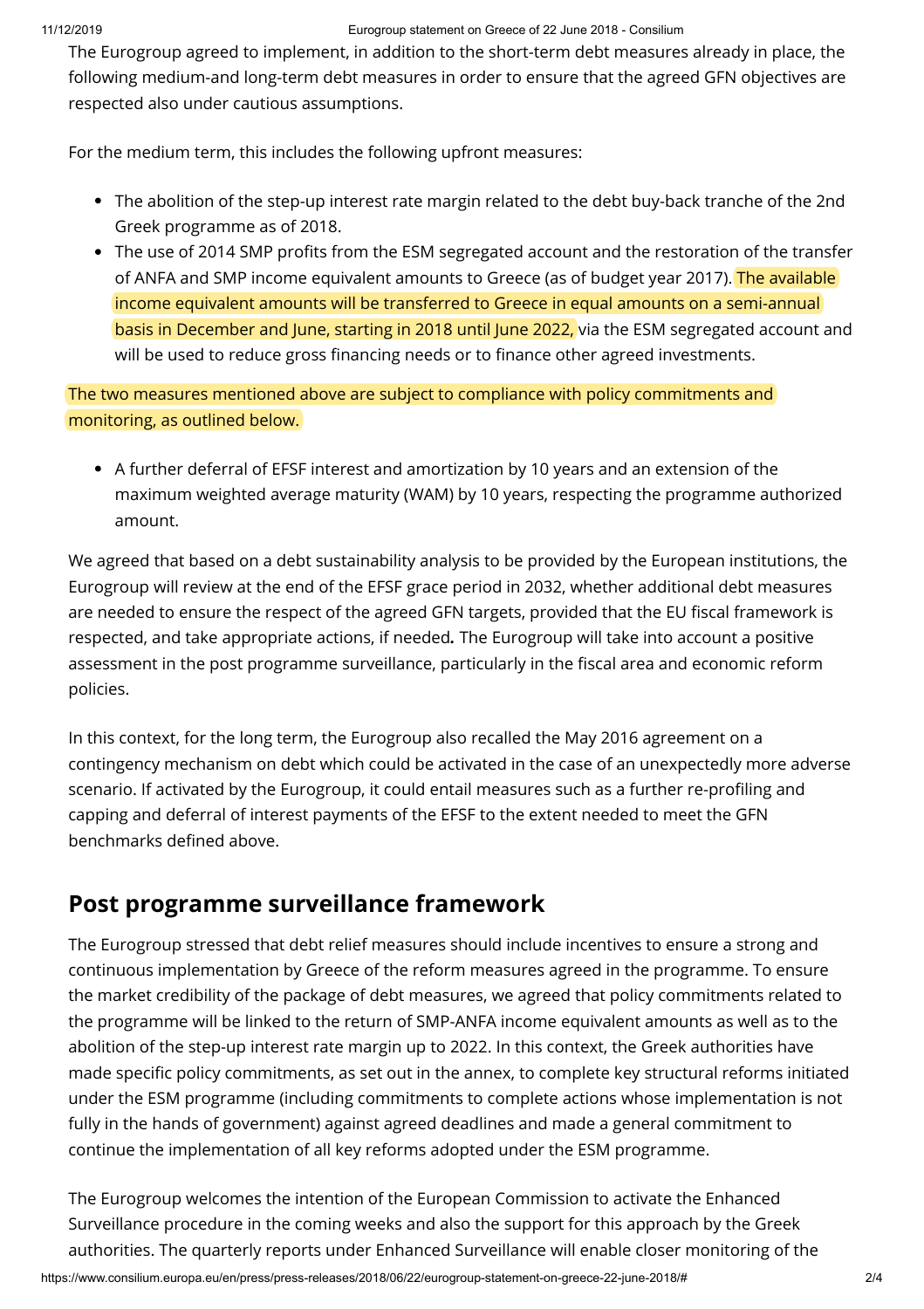economic, fiscal and financial situation and the post programme policy commitments and will serve as a basis for the Eurogroup to agree on the return of SMP-ANFA income equivalent amounts and the cancellation of the step-up interest margin on EFSF.

### **ELSTAT /COEX**

We recalled that the ongoing legal proceedings against the members of the Committee of Experts (CoEx) of TAIPED are a matter of very serious concern and we reaffirm our full confidence in the work of the experts, which was also confirmed by the Hellenic Court of Auditors. Preoccupations also concern the proceedings against the former President and senior staff of ELSTAT, notably as regards the alleged falsification of fiscal data. The Eurogroup continues to have full confidence that the data validated by Eurostat and delivered by ELSTAT since 2010, including the 2009 general government balance outturn, is in compliance with the rules that are applied in all Member States. The Eurogroup mandates the institutions to continue monitoring the developments in those cases and the supporting actions taken by the Greek authorities, including legislative actions if needed, for instance strengthening the independence of ELSTAT, in full respect of the independence of the judiciary, and report back to the Eurogroup in the context of the post programme surveillance.

#### **Disbursement and cash buffer**

Subject to the completion of national procedures, the ESM governing bodies are expected to approve the disbursement of the fifth and last tranche of the ESM programme amounting to EUR 15 bn. Out of this total amount, EUR 5.5 bn will be disbursed to the segregated account, to be used for debt servicing and EUR 9.5 bn will be disbursed to a dedicated account set up to build up cash buffers, to be used for debt service in case of needs. Such an account will be subject to appropriate safeguards and any possible future utilization of its funds for an efficient debt management will be agreed by the Greek authorities with the ESM/European institutions. Overall, Greece will be leaving the programme with a sizeable cash buffer of EUR 24.1 bn covering the sovereign financial needs for around 22 months following the end of the programme in August 2018, which represents a significant backstop against any risks.

## **IMF Participation**

The IMF management welcomed the successful implementation of the ESM programme and the further specification of the debt measures given today by Member States. Although the Fund's own Stand-By Arrangement (SBA) can no longer be activated, the IMF confirmed its continued involvement in Greece in the post-programme surveillance framework alongside the European Institutions.

Finally, we also reaffirmed our commitment to continue to support Greece in its reform efforts to return to sustainable growth.

- > Annex: Specific commitments to ensure the continuity and completion of reforms adopted under the ESM programme
- > Visit the meeting page

#### **Press contacts**